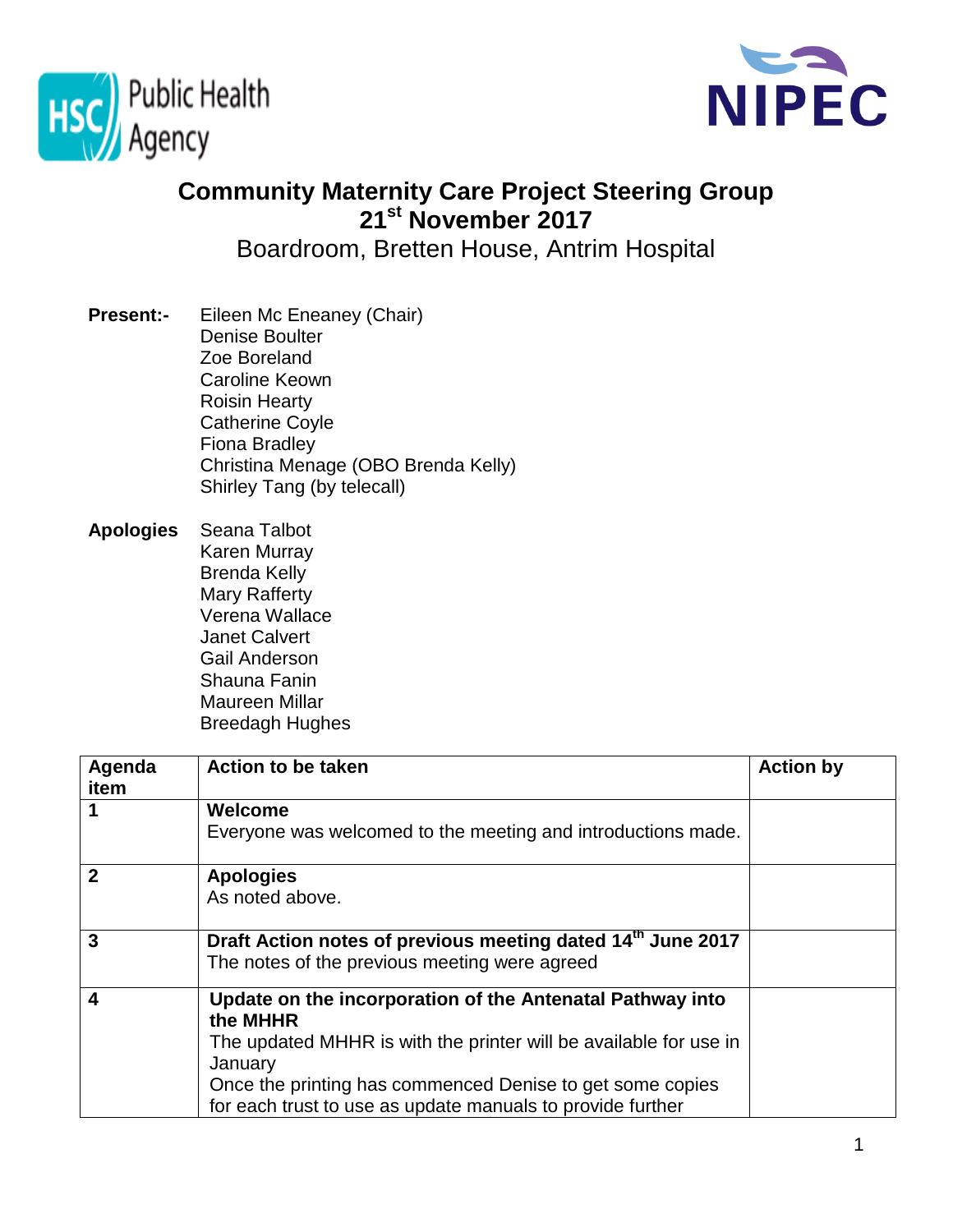|   | training.                                                                                                                                                                                                                                                                                                                 |                                                                                                                          |
|---|---------------------------------------------------------------------------------------------------------------------------------------------------------------------------------------------------------------------------------------------------------------------------------------------------------------------------|--------------------------------------------------------------------------------------------------------------------------|
|   | Denise is speaking at a GP event on 24 <sup>th</sup> November and will<br>update GP's at it                                                                                                                                                                                                                               |                                                                                                                          |
| 5 | Feedback from MSIG (20 <sup>th</sup> October 2017)<br>There were some queries at MSIG regarding having a core set<br>of 3 visits and whether this was sufficient. Explained that this<br>was the minimum and the majority of women would receive<br>more visits but when and by whom would be determined by her<br>needs. |                                                                                                                          |
|   | Agreed to change the language to the PH model of targeting<br>need<br>Universal level of 3 visits<br>$\bullet$<br>Assess need<br>$\bullet$<br>Target resource to meet additional needs                                                                                                                                    |                                                                                                                          |
|   | Acknowledgement that this is part of a transformation agenda<br>but may be difficult for some clinicians<br>We need to ensure quality not quantity in visits and that they are<br>by the appropriate person in the appropriate place                                                                                      |                                                                                                                          |
|   | Once the pathway is complete will be sent to MSIG and if<br>needed a meeting with Eileen and the Co Chairs can take place<br>to explain the rationale                                                                                                                                                                     | Once pathway<br>finalised to be sent to<br><b>MSIG mem</b><br>bers for comment.<br>Meeting to be<br>arranged as required |
| 6 | Phase 2<br>a) Draft core pathway version 2                                                                                                                                                                                                                                                                                |                                                                                                                          |
|   | Suggestions re explanatory notes/ hyperlinks to be added for<br>particular areas e.g. "head to toe assessment" and "infant<br>feeding assessment"                                                                                                                                                                         |                                                                                                                          |
|   | Content that the feeding aspect is separated out into a separate<br>column                                                                                                                                                                                                                                                |                                                                                                                          |
|   | Content that information section is separate                                                                                                                                                                                                                                                                              |                                                                                                                          |
|   | Next version to be circulated for email sign off prior to MSIG in<br>February                                                                                                                                                                                                                                             |                                                                                                                          |
|   | b) Engagement with women                                                                                                                                                                                                                                                                                                  |                                                                                                                          |
|   | All HOM's to be asked to send to their MSLC's for comments                                                                                                                                                                                                                                                                |                                                                                                                          |
|   | Also ask Seana to reconvene the workshop to discuss with                                                                                                                                                                                                                                                                  |                                                                                                                          |